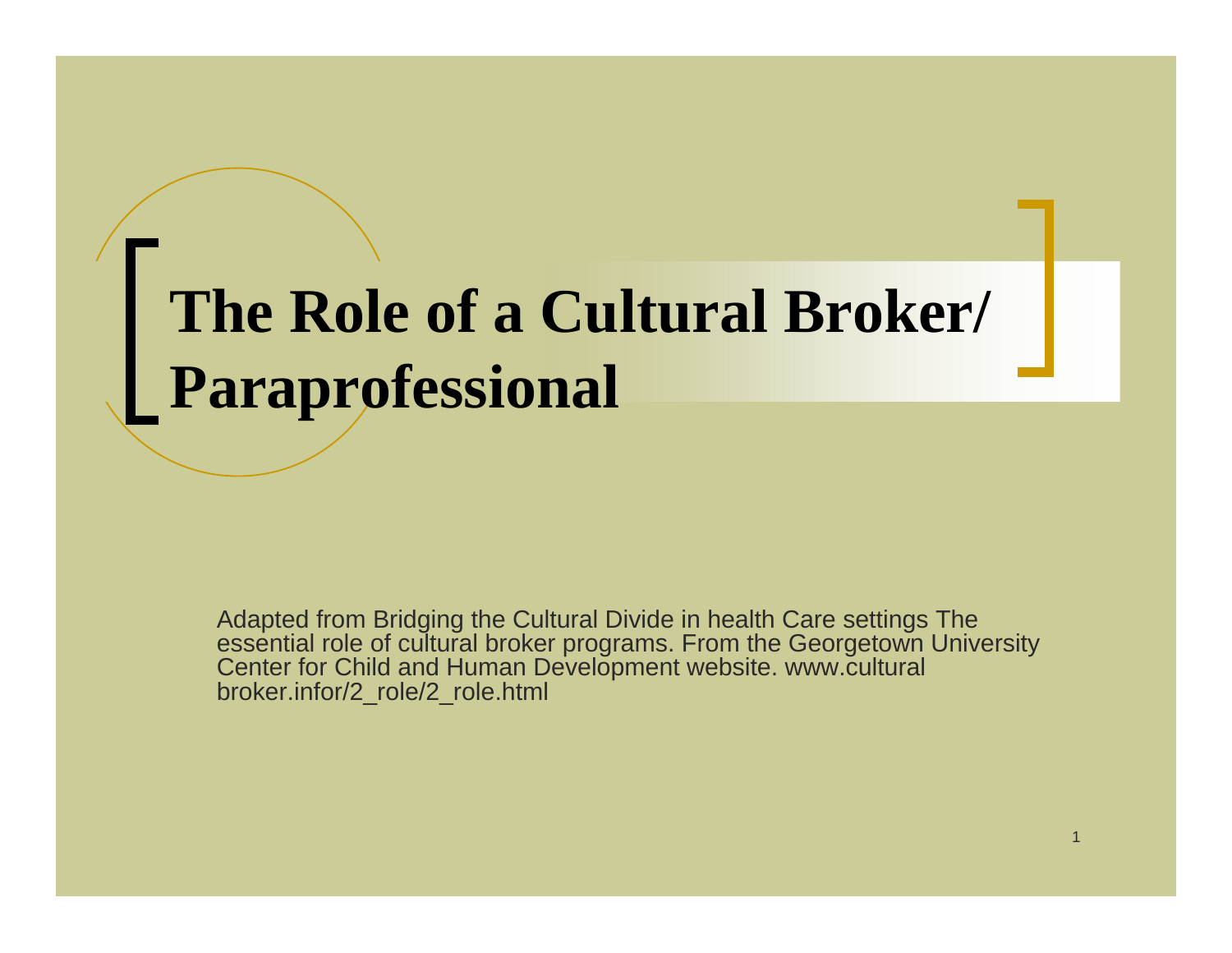## **AGENDA DAY #1 SESSION #1**

- 1.Welcome / Introductions– Greetings from DCFS Administration
- 2.What's in it for me (Why are we here?)
- 3. Family 2 Family Values / Goals
	- a.Mission of the Neighborhood Collaborations
	- b.Centro West Metro Collaborative Goals
- 4.History of Cultural brokering
- 5.Why is there a need for Cultural Brokering in CWS?
- 6. The role of the Cultural Broker
	- a. The Tri-Cultural World and Intercultural Communication / A framework formulticultural practice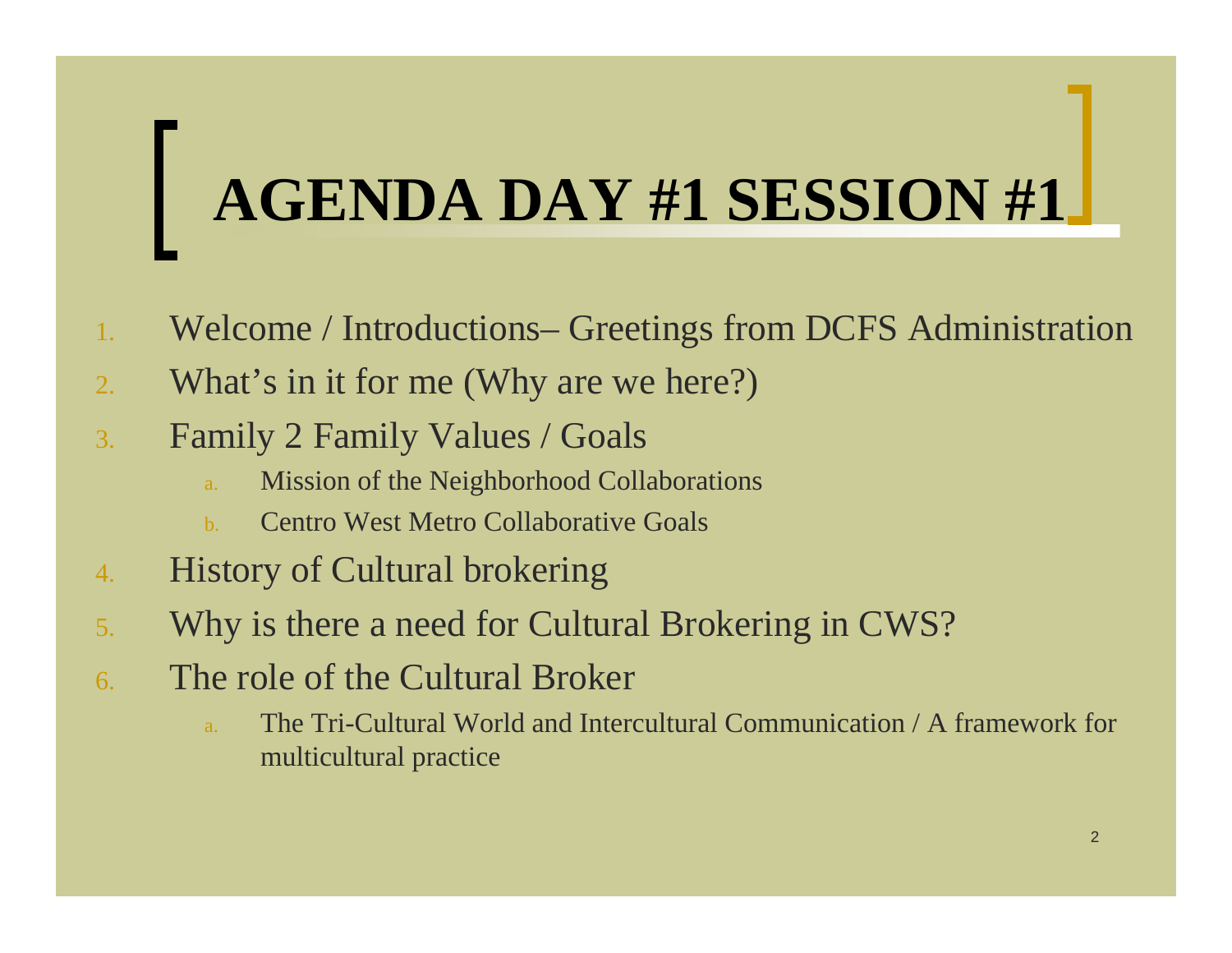#### **FFresno County Department of Children and Family Services Mission**

#### **Vision**:

 To lead an integrated network of community partners that supports, protects and strengthens children and families.

#### **Mission**:

 To promote a system of best practice in partnership with the community, committed to prevention and early intervention, that ensures child safety, permanence and stability, family well-being, that is proactive, strategic, outcomes based and fiscally responsible to the children and families served.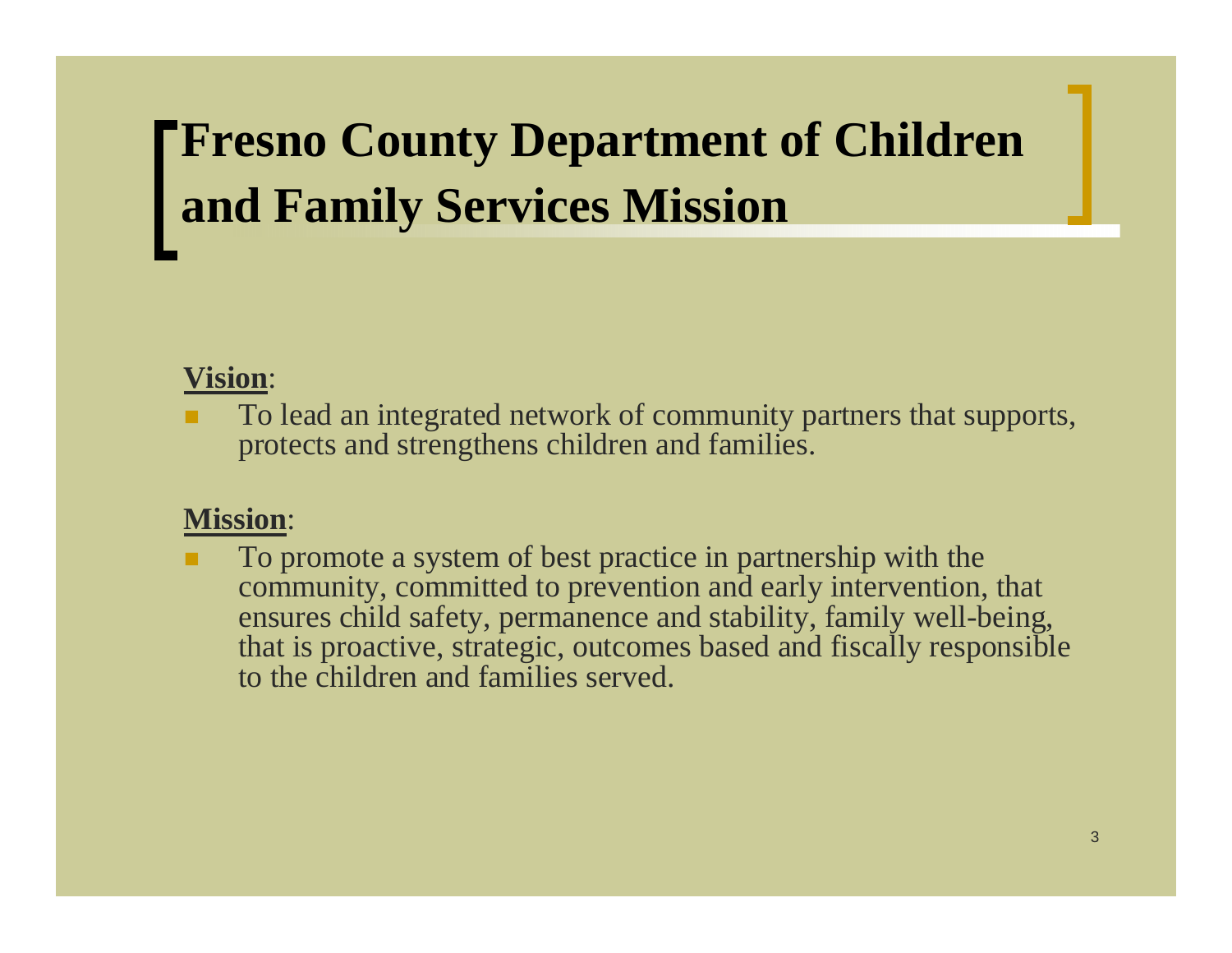#### **Family to Family Values**

- A child's safety is paramount
- Children belong in families
- п Families need strong communities
- $\blacksquare$  Public child-welfare systems need partnerships with the community and with other systems to achieve strong outcomes for children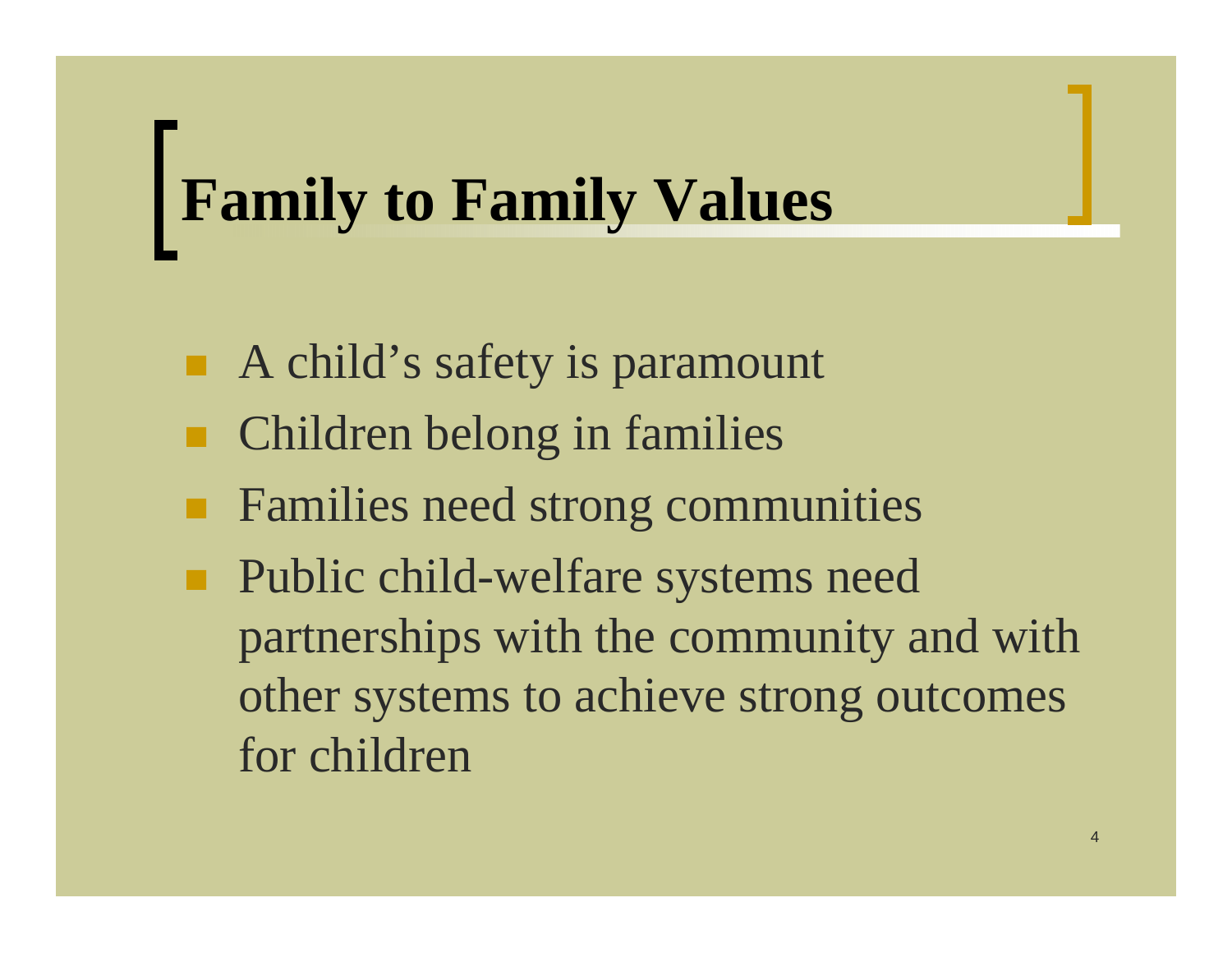## **The concept of Cultural Brokers: A Historical Overview**

The concept of cultural brokering is an ancient one that can be traced to the earliest recorded encounters between cultures. Theterm cultural broker was first coined by anthropologists who observed that certain individuals acted as middlemen, negotiators, or brokers between colonial governments and the societies they ruled. Different definitions of cultural brokering have evolved over time. One definition states that cultural brokering is the act of bridging, linking, or mediating between groups or persons of different cultural backgrounds for the purpose of reducing conflict or producing change (Jezewski, 1990). A cultural broker is defined as a go-between, one who advocates on behalf of another individual or group (Jezewski & Sotnik, 2001).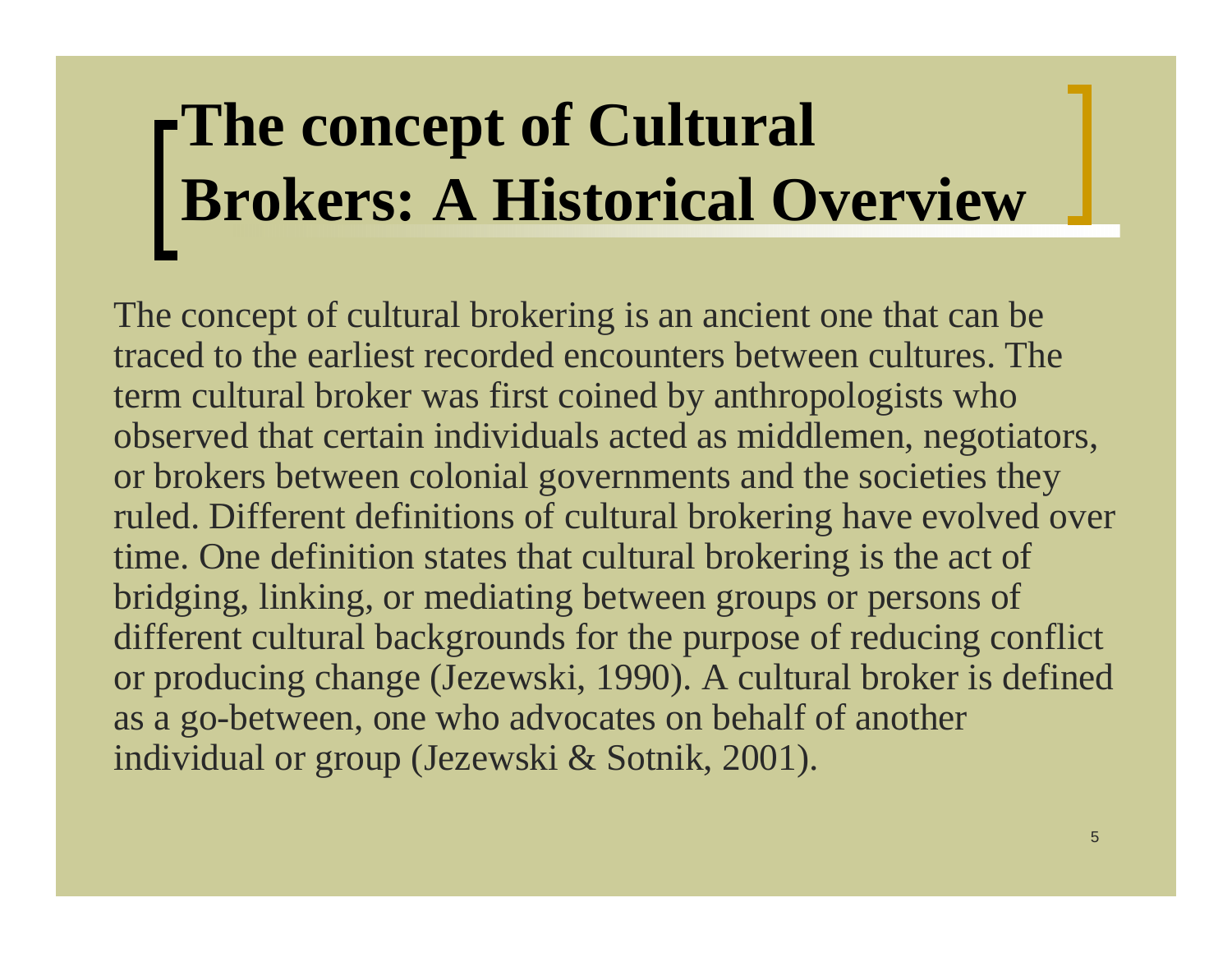# **Who Is the Cultural Broker?**

Cultural brokers may serve as intermediaries at the most basic level—bridging the cultural gap by communicating differences and similarities between cultures. They may also serve in more sophisticated roles—mediating and negotiating complex processes within organizations, government, communities, and between interest groups or countries.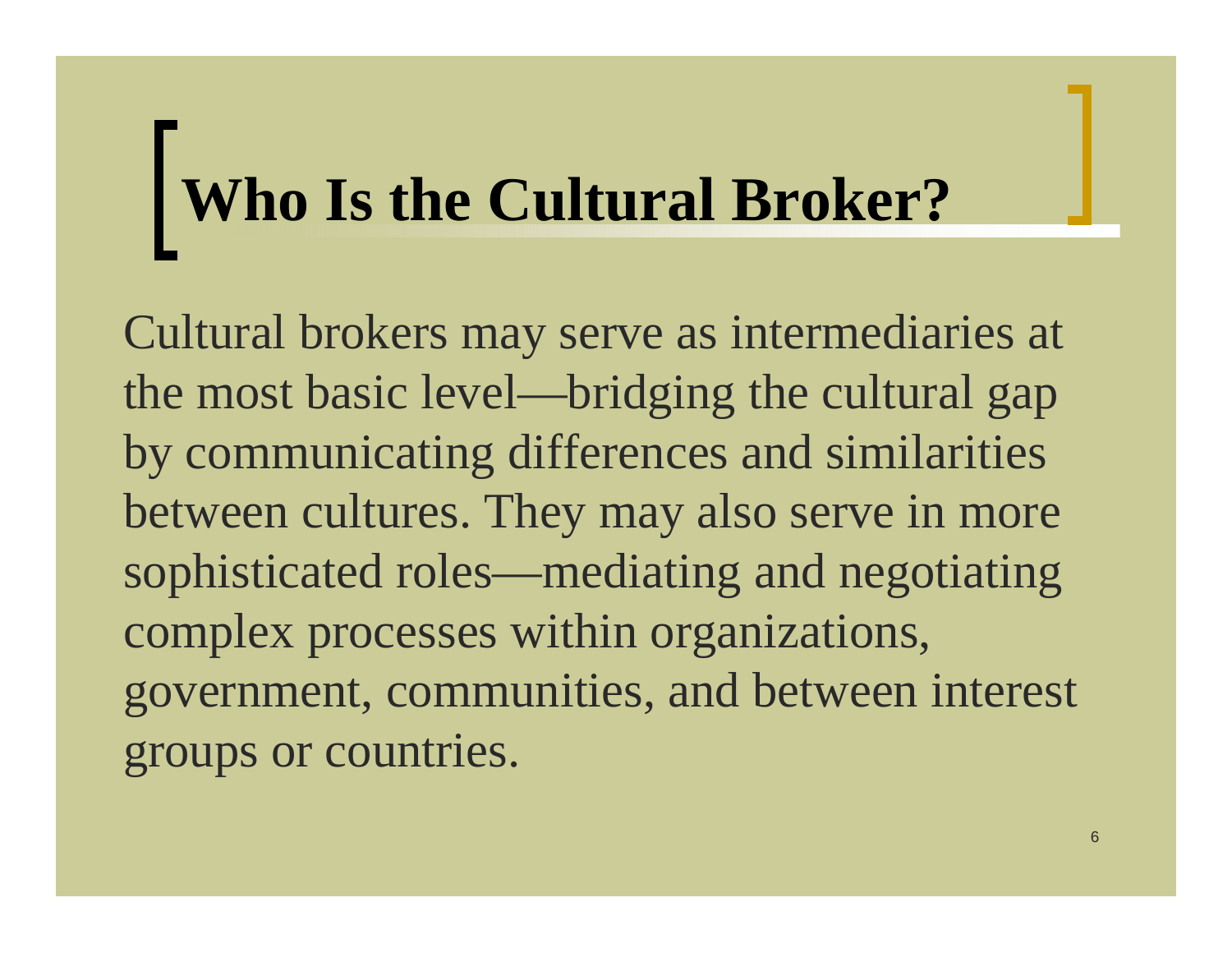## **Who Is the Cultural Broker?**

- 1.Liaison
- 2. Cultural guide
- 3. Mediator
- 4. Catalyst for change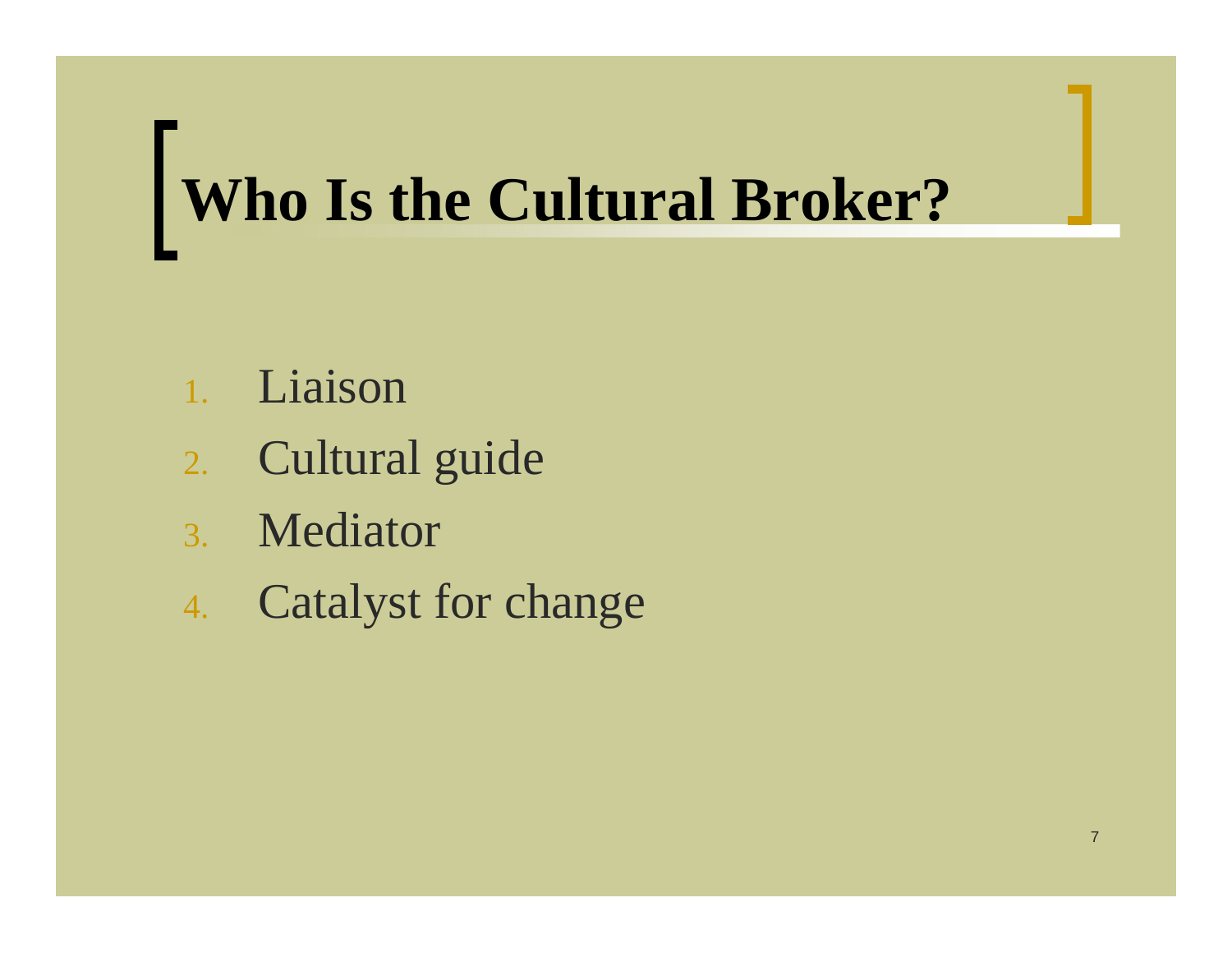#### **Cultural Broker as a Catalyst for Change**

- Assess and understand their own cultural identities and value systems;
- п Recognize the values that guide and mold attitudes and behaviors;
- п Understand a community's traditional beliefs, values, and practices and changes that occur through acculturation;
- п Understand and practice the tenets of effective cross-cultural communication, including the cultural nuances of both verbal and non-verbal communication; and
- п Advocate for the client, to ensure the delivery of effective child wellfare services.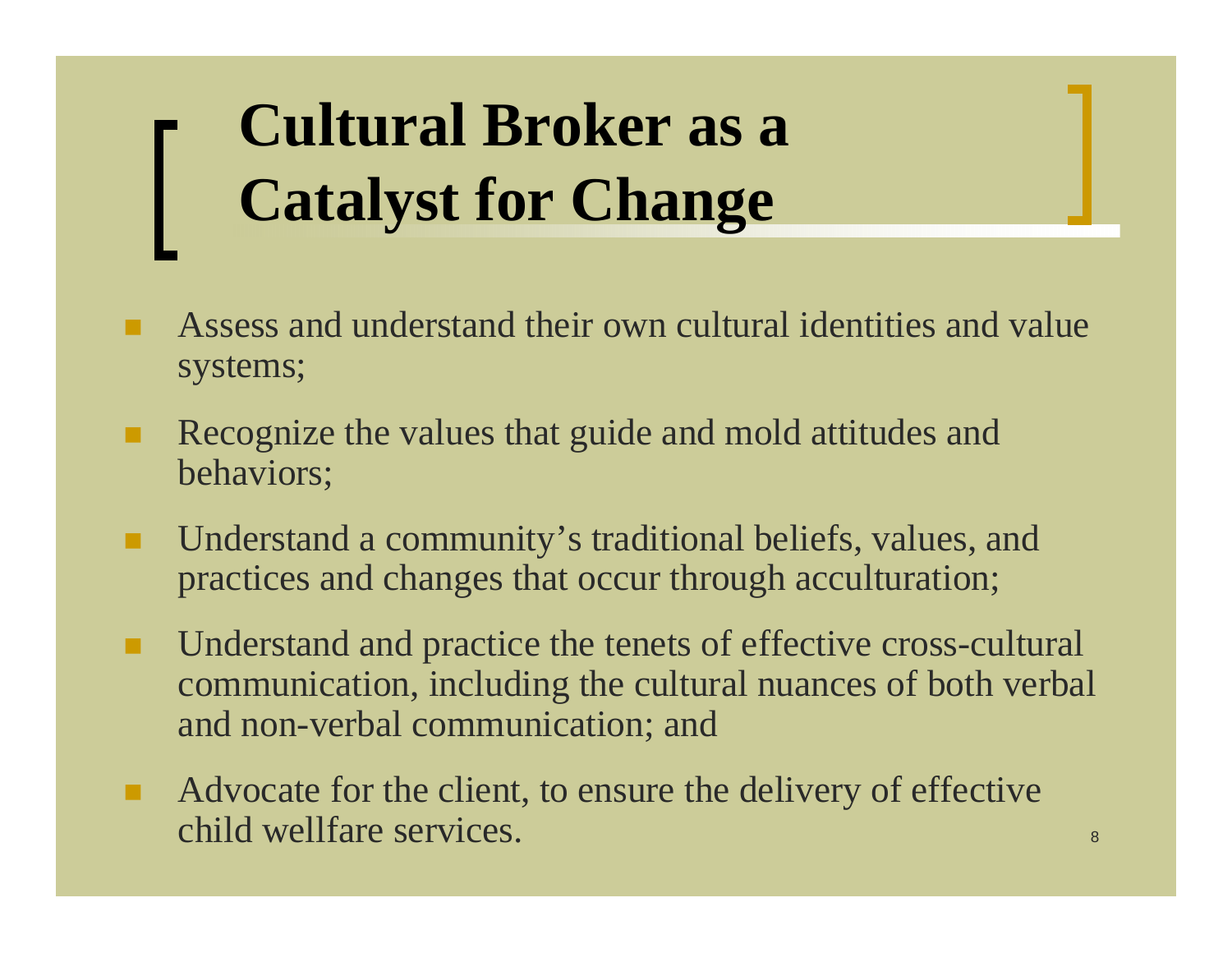## **Cultural Brokers Must have:**

- п The trust and respect of the community;
- п Knowledge of values, beliefs, and child welfare practices of cultural groups; an understanding of traditional and indigenous wellness and cultural practices
- Experience within diverse communities; and
- Experience navigating child welfare service delivery and supportive systems within communities.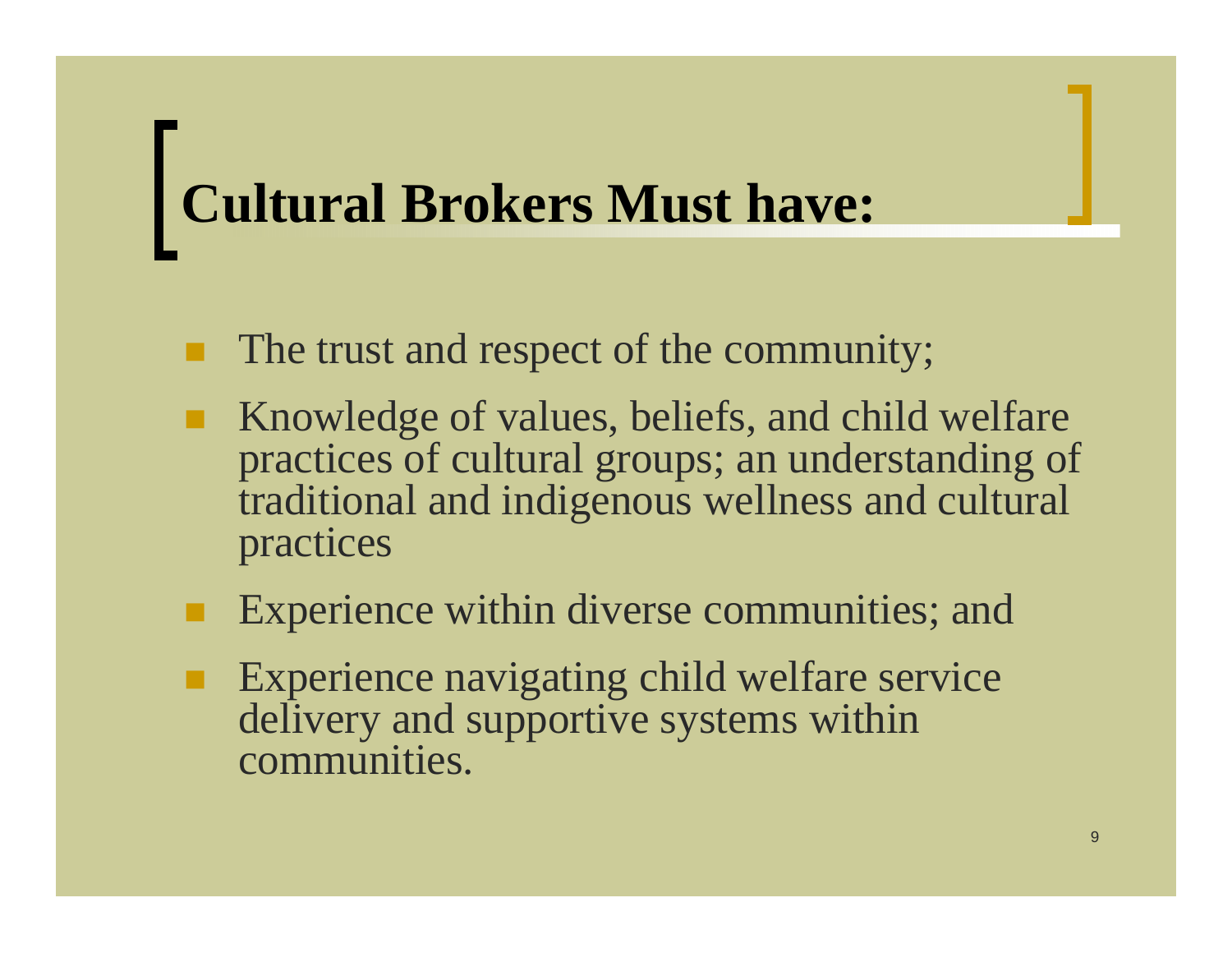#### **Who are Fresno County's Cultural Brokers**

Cultural brokers are community members that have received extensive training on the child welfare system, the Family to Family Initiative, including TDM meetings and Family Group Conferences. Ideally (but not always) the brokers will be of the same culture as the family and or have an extensive knowledge base of the family's culture. Cultural Brokers consistently attend one or more of the F2F collaboratives, and have served as a TDM representative for more than 6 months. Some of our Cultural Brokers will also have extensive knowledge of not only ethnic groups but will have knowledge of specialized topic areas such as substance abuse, domestic violence, ICWA, and immigration/undocumented persons and how best to serve folks with issues in these specific areas.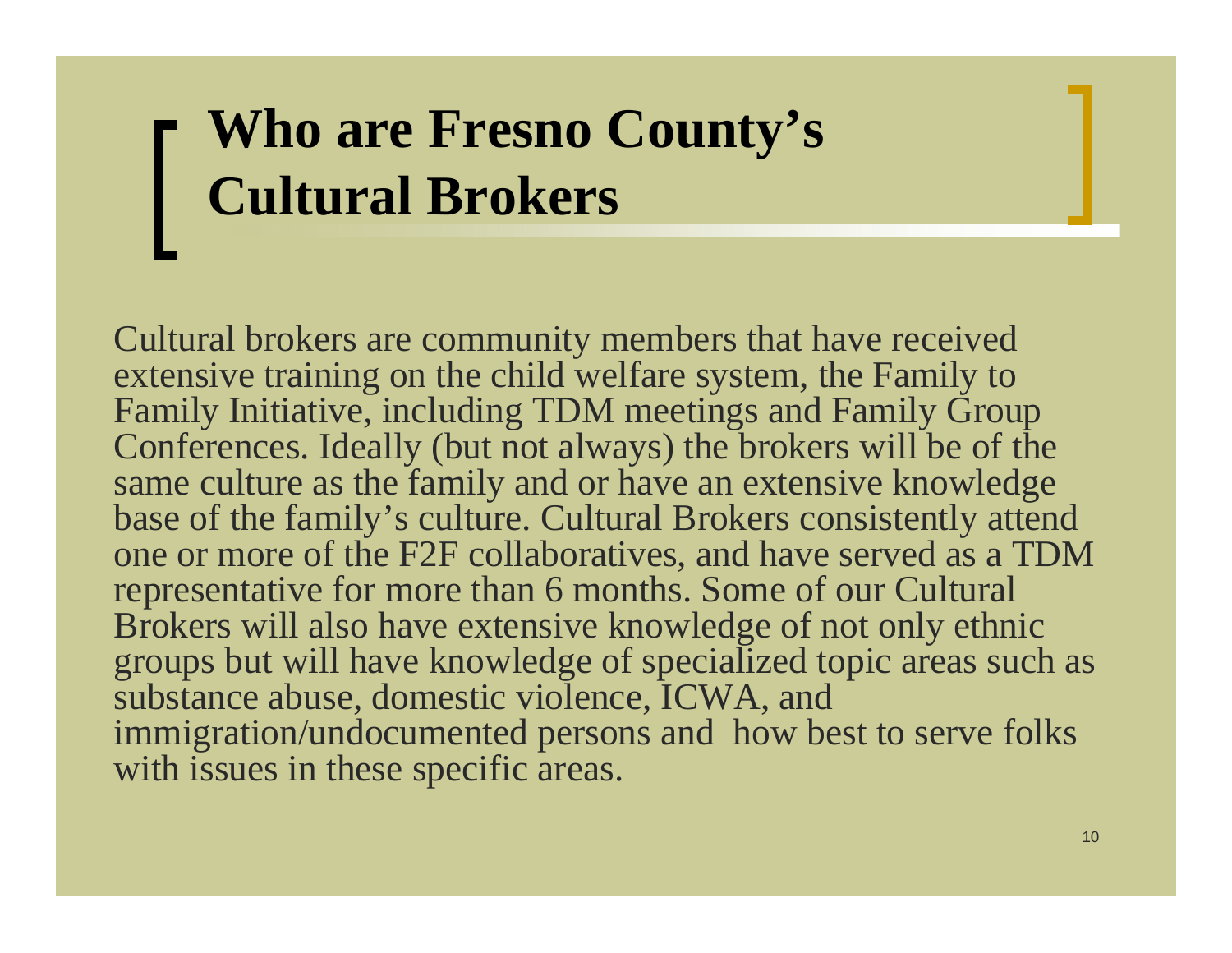#### **Role of the Cultural Broker in Fresno County**

Cultural brokers work to increase the quality of the relationship between the DCFS and the families it serves, so that better outcomes are achieved for the families. The cultural broker helps the agency work with the family and the family work with the agency. Cultural brokers are trained in DCFS program activities and purposes, Child Welfare mandates, and how to work with the Juvenile Court.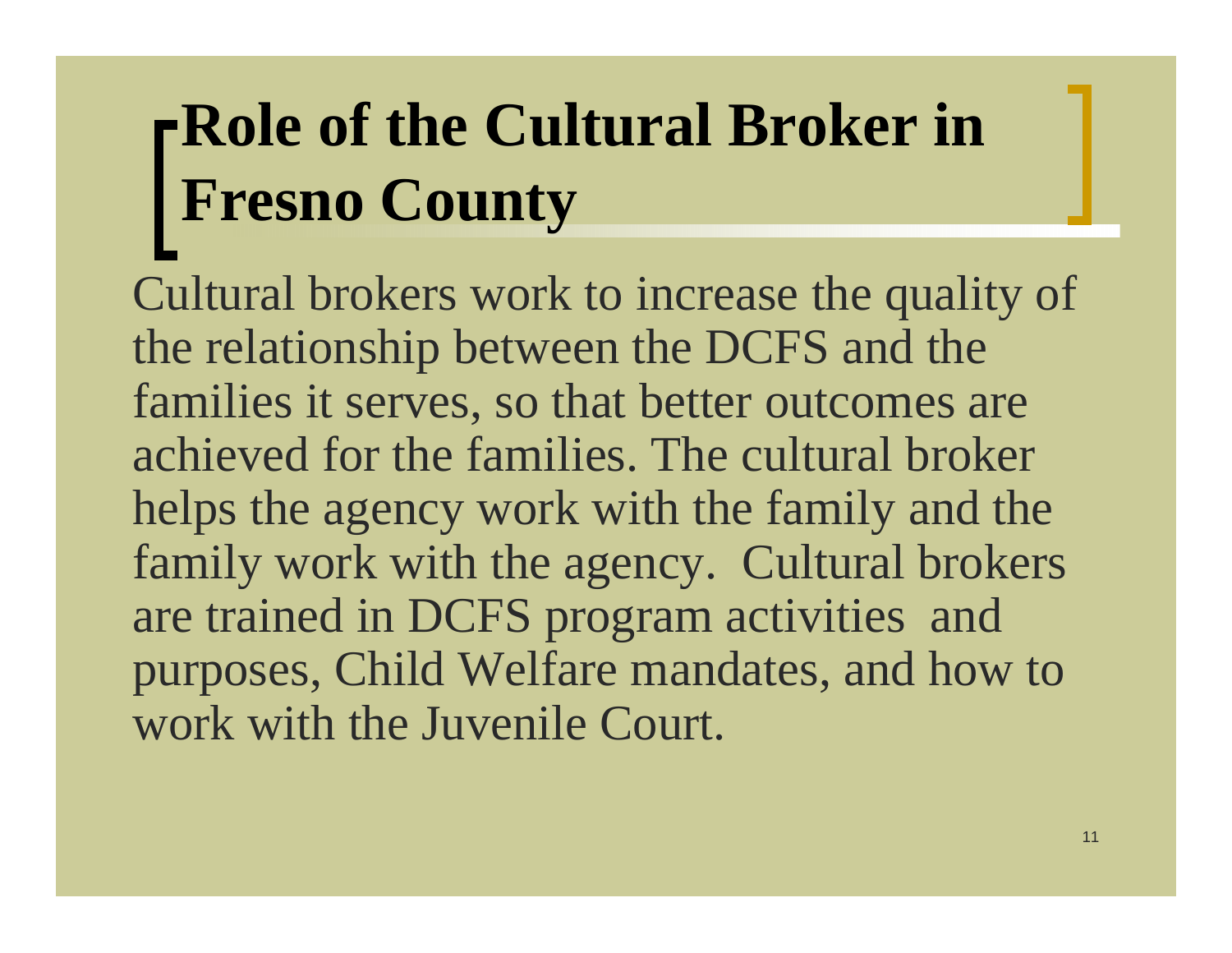## **The Work of the Cultural Broker**

- ٠ Under the direction of the Family to Family Neighborhood Collaboratives.
- . Provide a variety of support services for families involved with the child welfare system, or at risk of becoming involved.
- ٠ Referred to a family at any point in the system, and can be of most assistance to a family/DCFS during key decision points.
- ٠ Assists the agency with assessment, support, or the safety plan
- Encourages the family to work with the case manager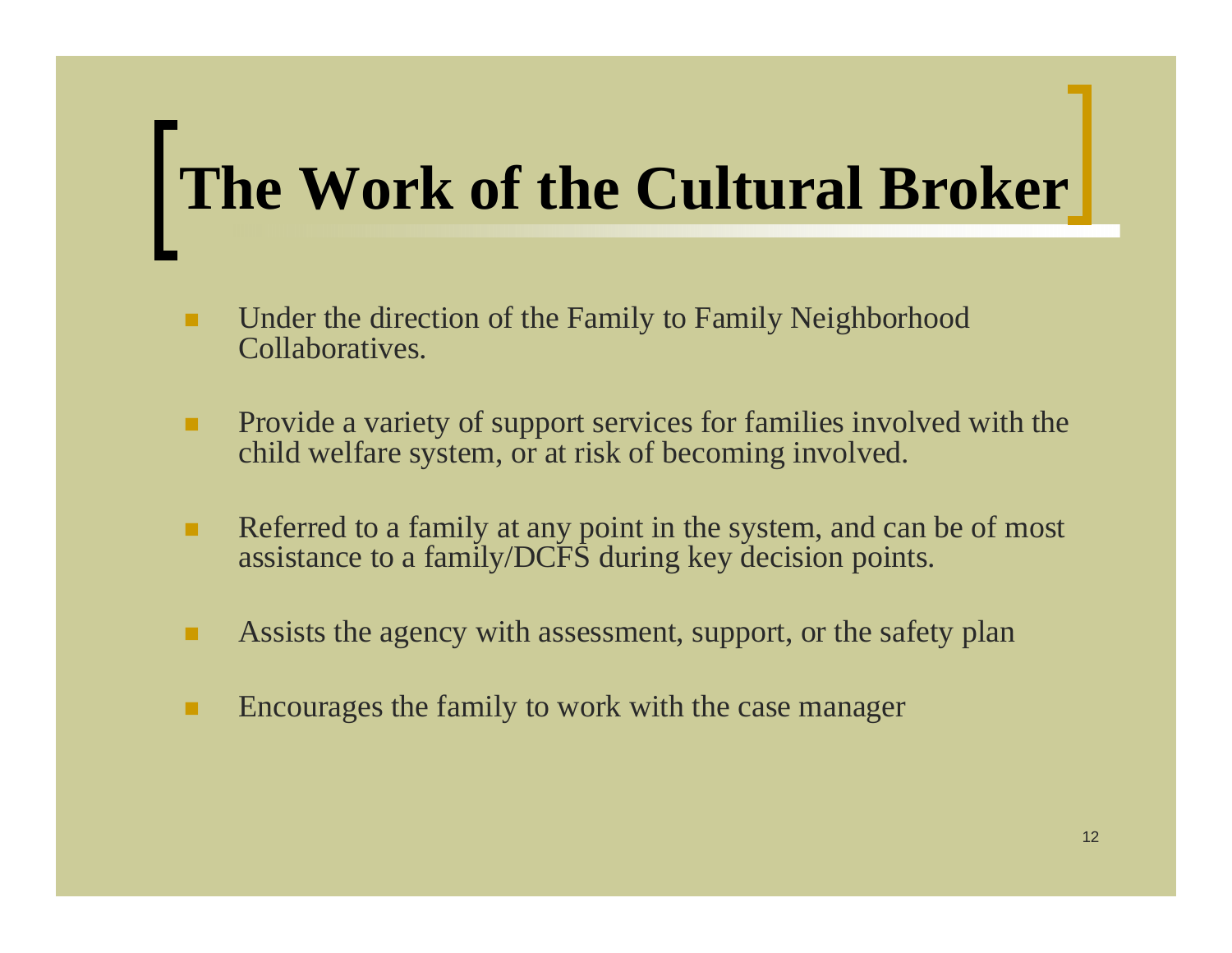#### **The Work of the Cultural Broker Cont.**

- п Provide support to the family
- Assist with team meetings and provide information about the family
- ш Helps link the family with supportive resources
- п Partners with DCFS on behalf of high risk families to help wrap the family with support, and to alert DCFS if/when the risk begins to increase/decrease
- . Attends court with the family
- п Provides helpful written reports to the case manager which can provide needed documentation for court purposes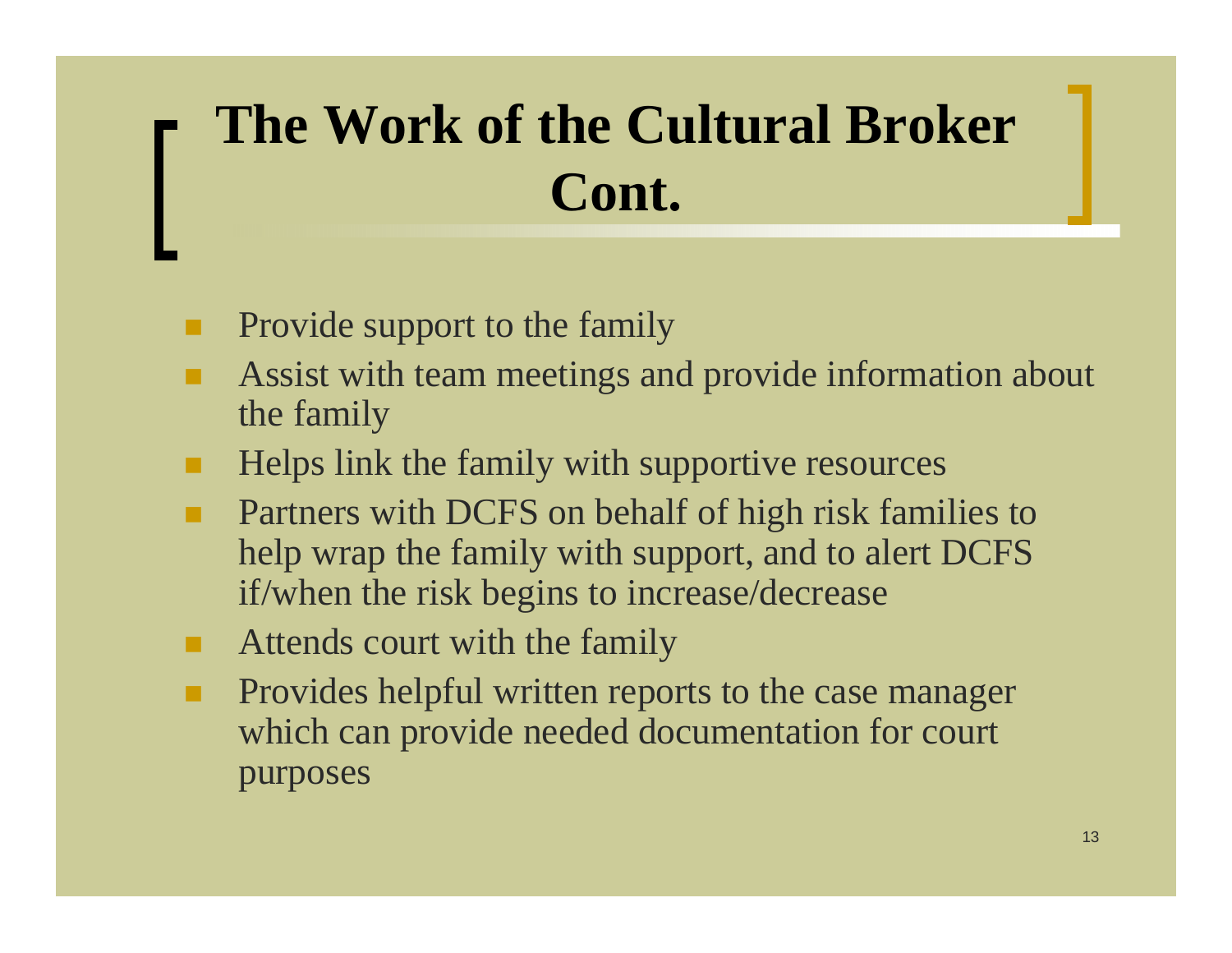

Created by: Margaret Jackson CCTA-Cultural broker Curriculum, 2007 Copy with Permission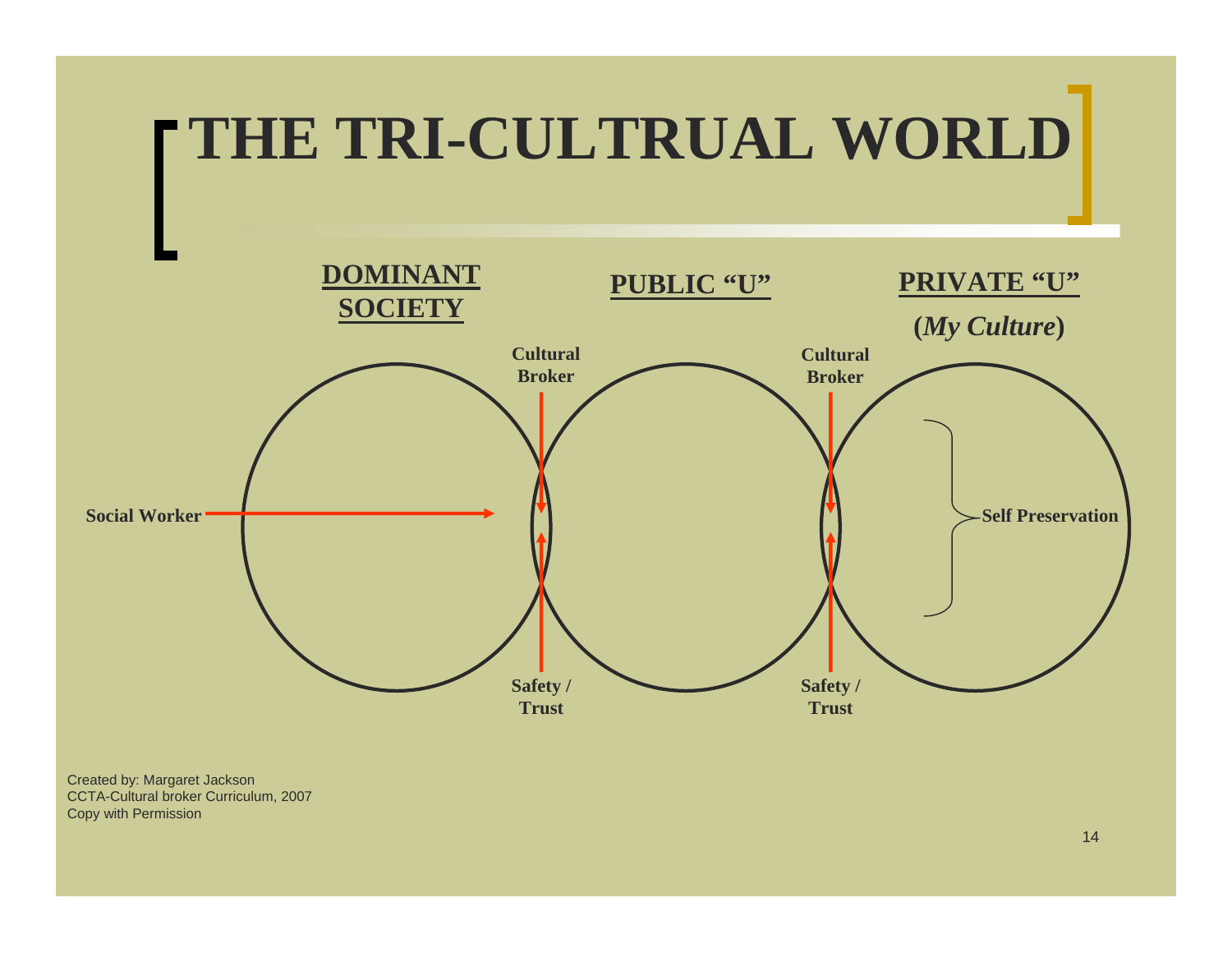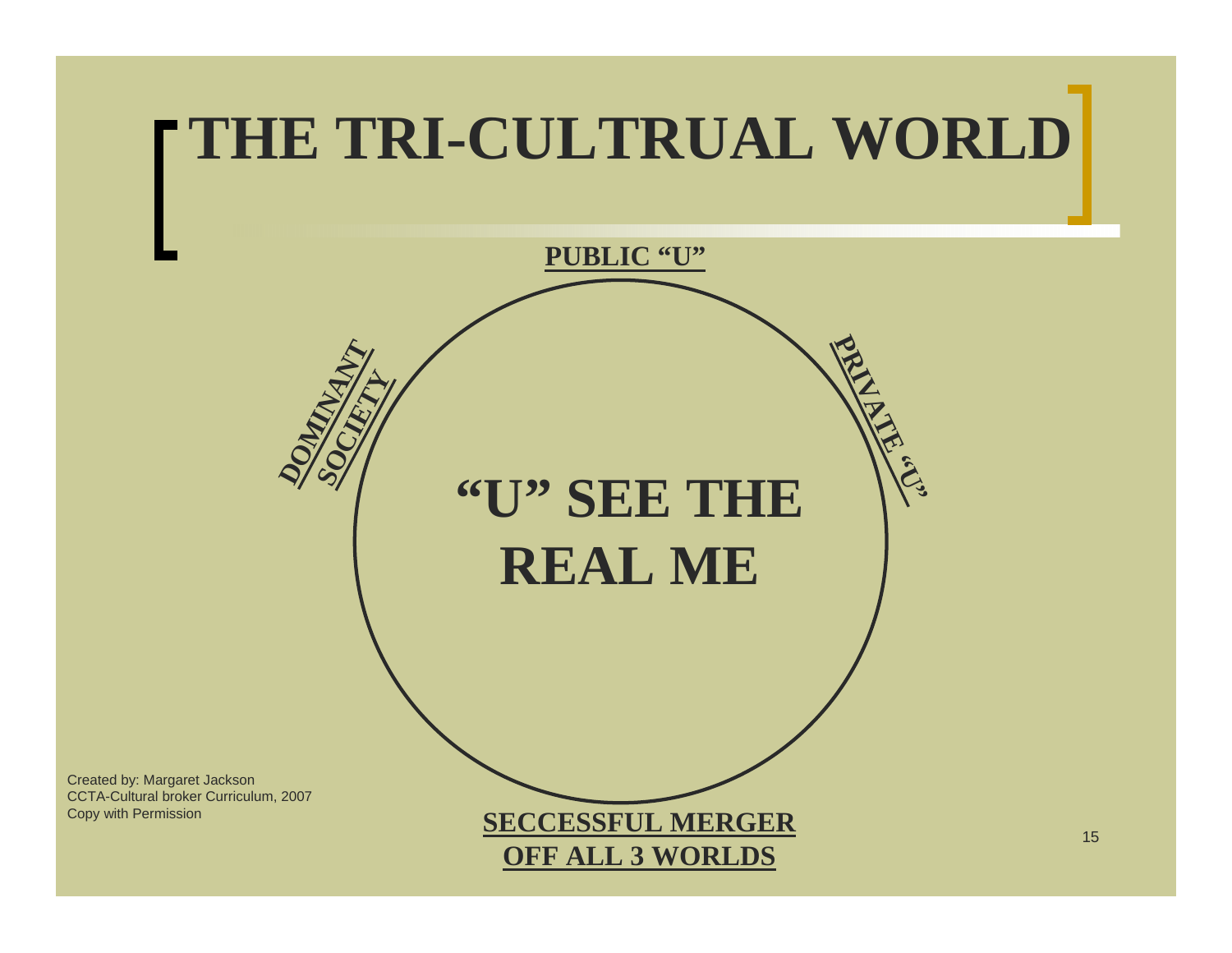**INTERCULTURAL COMMUNICATION**

Intercultural Communication occurs between people based on both the shared and distinct cultural perceptions and symbol systems that influence communication contexts.